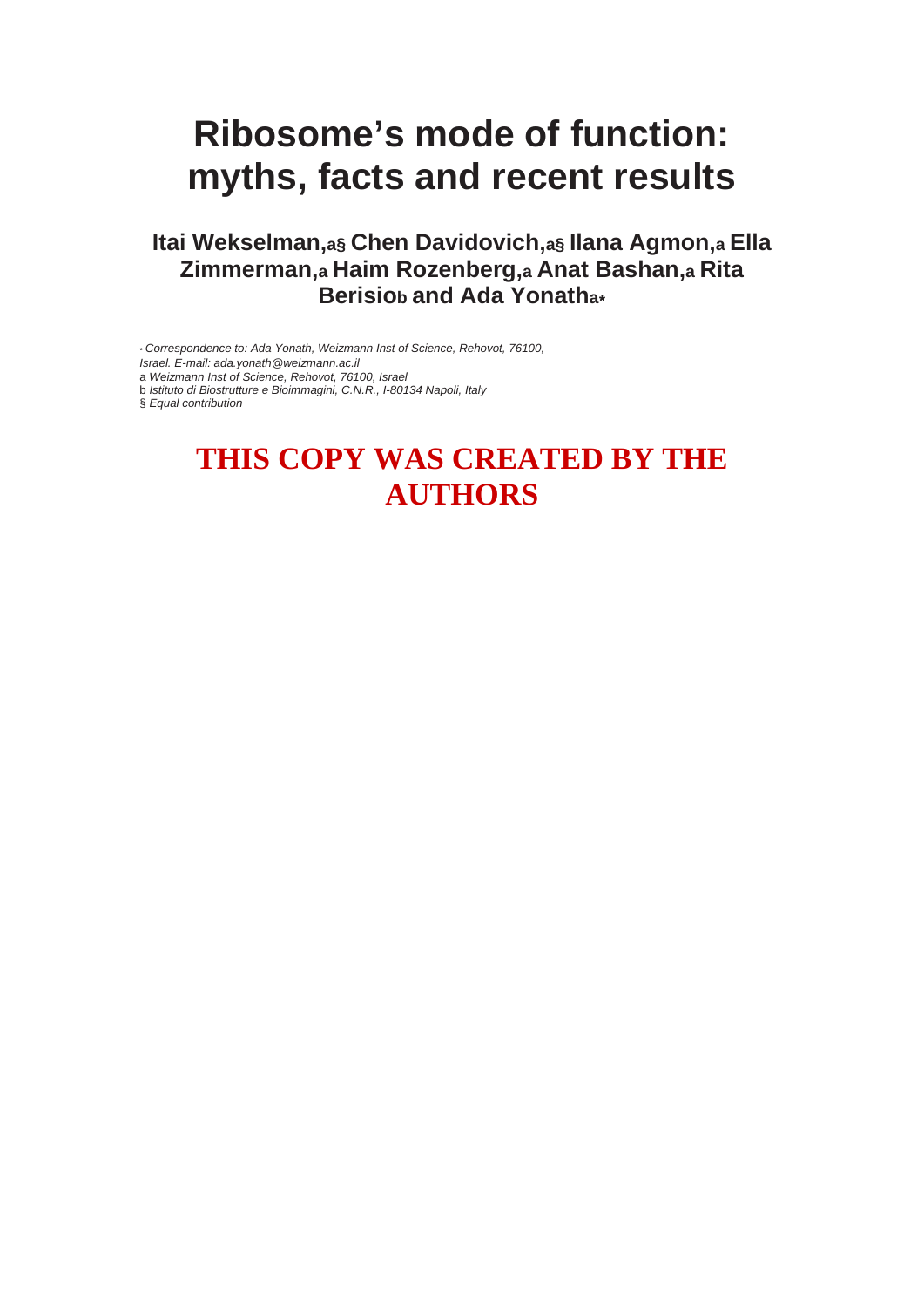(www.interscience.com) DOI 10.1002/psc.1077

## **Ribosome's mode of function: myths, facts and recent results‡**

## **Itai Wekselman,a§ Chen Davidovich,a§ Ilana Agmon,<sup>a</sup> Ella Zimmerman,<sup>a</sup> Haim Rozenberg,**<sup>a</sup> Anat Bashan,<sup>a</sup> Rita Berisio<sup>b</sup> and Ada Yonath<sup>a</sup><sup>\*</sup>

**Ribosomes translate the genetic code into proteins in all living cells with extremely high efficiency, owing to their inherent flexibility and to their spectacular architecture. During the last 6 decades, extensive effort has been made to elucidate the molecular mechanisms associated with their function, and a quantum jump has been made in recent years, once the three dimensional structures of ribosomes and their functional complexes have been determined. These illuminated key issues in ribosome function, confirmed various biochemical, genetic, and medical findings, and revealed mechanistic details beyond previous expectation, thus leading to conceptual revolutions, and turning old myths into actual facts. Copyright c 2008 European Peptide Society and John Wiley & Sons, Ltd.**

**Keywords:** ribosome; peptide biosynthesis; RNA; X-ray crystallography; antibiotics; tunnel; nanomachine

#### **Introduction**

Ribosomes, the universal riboprotein assemblies, are the nanomachines which translate the genetic code into proteins. These giant organelles, of a molecular weight of about 2.5 MDa in bacteria and up to 4 MDa in higher organisms, are composed of many different proteins and long RNA chains, accounting for two-thirds of the mass, except for mitochondria, where the ratio of RNA to proteins is ∼1 : 1. All ribosomes are constituted by two unequal subunits, which associate during the initiation step of protein biosynthesis. In prokaryotes, the small subunit, denoted as 30S, contains an RNA chain (16S) of about 1500 nucleotides and 20–21 different proteins, whereas the large subunit (called 50S in prokaryotes) has two RNA chains (23S and 5S RNA) of about 3000 nucleotides in total, and different 31–35 proteins.

The mRNA chains carry the genetic information that is translated by the ribosome, and tRNAs bring the cognate, the amino acids to the ribosome. The ribosome contains three sites for hosting its tRNA substrates, each residing on both the subunits. The A-site hosts aminoacyl-tRNA (aa-tRNA) molecules, while the P-site hosts the growing peptidyl-tRNA (pept-tRNA). E denotes the site of the exiting tRNA. The decoding center resides on the small subunit, hence the mRNA and the tRNA anticodon loops are attached to it, whereas catalytic site of the ribosome, the peptidyl transferase center (PTC), resides on the large subunit (Figures 1 and 2). During the formation of the peptide bond, nucleophilic attack of the amino group of the aa-tRNA in the A site on the carbonyl carbon of pept-tRNA produces a pept-tRNA that is elongated by one amino acid residue and the deacylated tRNA moves into the E site and then exits the ribosome. The decoding and the formation of the peptide bonds occur in an iterative manner, resulting in a polypeptide chain with a sequence dictated by the mRNA sequence.

Recent reviews demonstrate the current understanding of the ribosomal functions, based on the correlation between the functional data and their high resolution crystal structures (e.g. [1,2]) obtained after 20 years [3] of extensive systematic explorations of crystal growth, refinements of bacterial growth pathways [4], and ribosome separations (E. Zimmerman, data not shown) and requiring the development of innovative methodologies, such as bio-crystallography at cryogenic temperatures [5], and an unconventional use of multiheavy atom clusters [6–9]. Accompanied by advances in the cryo electron microscopy that revealed elements of ribosome's functional dynamics, e.g. Ref. 10–13, these structures revolutionalized many issues concerning ribosome mode of function. Time has come to shed light on selected points in the history of ribosome structural research.

'Palade particles', suggested to be involved in genetic expression were detected already in the 1950s [14], and later located within RNA rich regions, in close association with the membrane of the endoplasmic reticulum [15]. However, as the detailed structural information of such a big organelle was hard to be elucidated, a series of myths were built over the years, based on common wisdom combined with results of biochemical experiments. For example, originally, the common view was that the ribosomal RNA is the scaffold holding the numerous ribosomal proteins in the stereochemistry allowing for performing their tasks, including catalyzing peptide bond formation, and that nascent polypeptide chains leave the ribosome while advancing on its surface [16,17].

Here, we discuss several recent results from the analysis of highresolution crystal structures, EM reconstructions of ribosomes and of their complexes with substrate analogs or inhibitors with emphasis on those that challenged early conceptions and shed light on ribosome function.

- ∗ *Correspondence to: Ada Yonath, Weizmann Inst of Science, Rehovot, 76100, Israel. E-mail: ada.yonath@weizmann.ac.il*
- a *Weizmann Inst of Science, Rehovot, 76100, Israel*
- b *Istituto di Biostrutture e Bioimmagini, C.N.R., I-80134 Napoli, Italy*
- § *Equal contribution*
- ‡ *11th Naples Workshop on Bioactive Peptides.*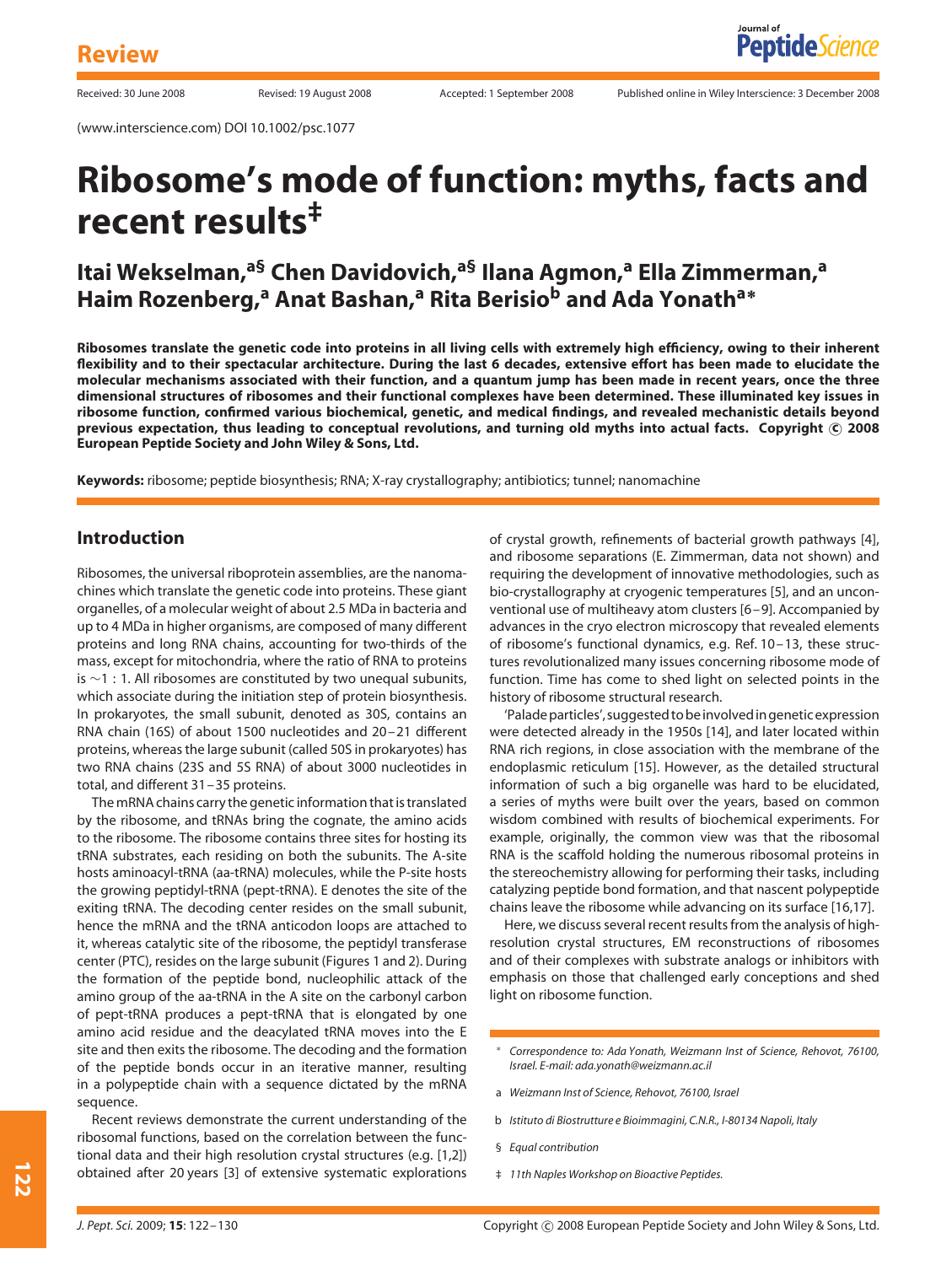

#### **Biography**

Mr Itai Wekselman earned his B.Sc. degree in biology at Tel Aviv University in 2005, and his M.Sc. in Chemistry at the Weizmann Institute of Science, in 2008. Currently he is a graduate student, working on his Ph.D. thesis on resistance to antibiotics targeting the ribosomes.



Mr Chen Davidovich earned his B.Sc. degree in Biotechnological Engineering at Ben-Gurion University in 2004 and received his M.Sc. degree in Chemistry at the Weizmann Institute of Science, in 2006. Currently he is a graduate student, working on his Ph.D. thesis on ribosomal antibiotics and resistance to them.

Dr Ilana Agmon earned her B.Sc. degree in physics at the Technion, Haifa, in 1976, received her M.Sc. in 1980 in crystallography at the Technion, Haifa, and her Ph.D. degree at Brandeis University of Massachusetts, USA and at Technion, Israel, in 1999. Since then she was a postdoctoral fellow at the Weizmann Institute, and later a staff scientist in the group of Prof. Ada Yonath the Weizmann Institute.

Dr Ella Zimmerman earned her B.Sc. degree in chemistry at Tel Aviv University in 1991, and received her M.Sc. (1995) and Ph.D. (2002) degrees at the Department of Structural Biology of the Weizmann Institute for Science, Israel. Between 2002 and 2006 she was a postdoctoral fellow at the Weizmann Institute, and since then she has been a staff scientist in the group of Prof. Ada Yonath at the Department of Structural



## **Polypeptide Synthesis by the Ribosome**

In the mid 1980s, the importance of the ribosomal RNA (rRNA) became evident [18] and in the 1990s, the dominance of rRNA in ribosome functional activity was proven biochemically [19]. All the







#### **Biography**

Dr Haim Rozenberg earned his License of Physics (B.Sc.) at the Universitée de Jussieu, Paris, France, in 1988, his Maitrise of Physics degree at the Universitée de Jussieu, Paris, France, in 1989, and his Ph.D. at the Department of Structural Biology of the Weizmann Institute for Science, Israel in 1990. Since then he has been a postdoctoral fellow at the Weizmann Institute, and then a staff scientist in the Department



of Structural Biology, Weizmann Institute. His focus is on advanced methods in X-ray crystallography and structural biology.

Dr Anat Bashan earned her B.Sc. degree in chemistry at the Hebrew University, Jerusalem in 1987, and received her M.Sc. (1989) and Ph.D. (1995) degrees at the Department of Structural Biology of the Weizmann Institute for Science, Israel. Between 1995 and 1998 she was a postdoctoral fellow at the Weizmann Institute, and since then she has been a staff scientist in the group of Prof. Ada Yonath at the Department of Structural



Biology, Weizmann Institute. Her research activities are focused on structure and function of ribosomal components and the mode of action of ribosomal antibiotics.

Dr Rita Berisio earned her B.Sc. degree in chemistry at the University of Naples Federico II, Italy, in 1995. From 1996 to 1998 she worked at the European Molecular Biology Lab in Hamburg and in 1999 she received her Ph.D. at the University of Naples. In 2000, she was a postdoctoral fellow of Uni Naples and in 2001 she became a permanent researcher at the Institute of Biostructures and Bioimaging of the Italian



Research National Council, in Naples. In 2002–2004 she joined Ada Yonath's group at the Max-Planck-Institute in Hamburg, Germany. In 2006 she was awarded the Italian Crystallography Association (AIC) Prize for her contribution to structural biology. The research activities of Rita Berisio are focused on aspects of structure/function relationship in macromolecules of biological interest, for which she is combining macromolecular crystallography with other physical–chemical techniques (CD spectroscopy, molecular modeling, molecular dynamics and statistical analyses).

available crystal structures verified this notion [20–24]. However, the mode of ribosome function and the nature of its contribution to peptide bond formation remained controversial for quite some time. Thus, based on the early high resolution structure of the large ribosomal subunit from *Haloarcula marismortui* (H50S), four universally conserved rRNA nucleotides of the PTC were identified as the main players in peptide bond catalysis [20,21], through a general acid–base-mechanism, an idea that was soon disputed by a battery of methods (e.g. [25,26]).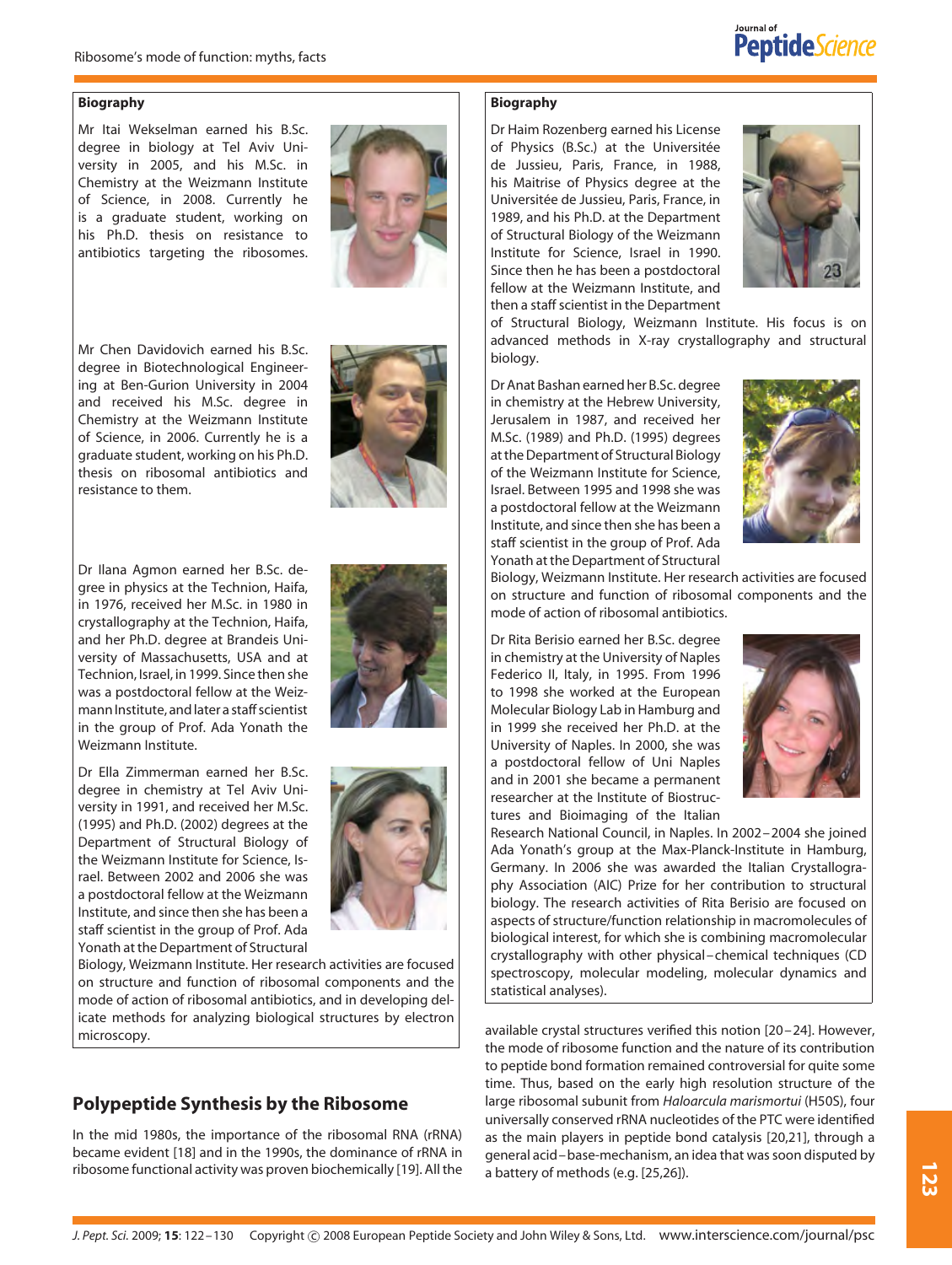#### **Biography**

Dr Ada Yonath graduate earned her B.Sc. (1962) and M.Sc. (1964) degrees in chemistry at the Hebrew University in Jerusalem and her Ph.D. (1968) at the Weizmann Institute of Science. She conducted her postdoctoral studies at Carnegie Mellon University and at the Massachusetts Institute of Technology and in 1970 she established the first protein crystallography laboratory in Israel. Currently she is a professor of



structural biology at the Weizmann Institute, incumbent of the Martin S. and Helen Kimmel Professorial Chair, and the director of the Helen and Milton A. Kimmelman Center for Biomolecular Structure and Assembly. During 1989–1994 she chaired the Departments of Structural Chemistry and Structural Biology at the Weizmann Institute. Between 1986 and 2004, she headed a Max-Planck Research Unit in Hamburg, Germany, in parallel to her activities at the Weizmann Institute.

The choice of substrate analogs is partially responsible for the misinterpretation. Amino-acylated tRNA molecules are the natural substrates of ribosomes for the production of nascent proteins. However, for matters of simplicity, substrate analogs commonly used are 'minimal substrates' or 'fragment reaction substrates' (mainly puromycin derivatives), capable of producing single peptide bonds. The complexes of H50S with such minimal substrates obtained under far from physiological conditions and showing disorder in all of the functionally relevant regions,



**Figure 1.** The PTC and the nascent protein exit tunnel in the large ribosomal subunit. The backbones of the ribosomal RNA and the ribosomal proteins are drawn in gray, except for proteins L4, L22, and L23, which contribute to the tunnel wall architecture, and are shown as space-filled bodies colored in blue, pink and light-green, respectively. P-site tRNA is shown in lemongreen, a modeled poly-alanine, representing the nascent chain, is shown in purple, and the PTC is indicated as a transparent purple circle. Coordinates are of the large subunit from *D. radiodurans* (PDB 1NKW).

led to the above misinterpretation. Furthermore, additional crystallographic studies on complexes of H50S with similar, albeit more sophisticated substrate analogs illuminated several aspects of peptide-bond formation. In contrast, crystals obtained and maintained under conditions that are more similar to those optimal for protein biosynthesis of complexes of the ribosome large subunit from *Deinocuccus radiodurans*(D50S) with the entire fraction of the A-site tRNA that binds to the large subunit, led to a step forward in the comprehension of peptide synthesis and showed that the ribosome contributes positional, rather than chemical catalysis [24]. In these crystals, the substrate mimicked the entire A-site tRNA acceptor-stem (composed of 35 nucleotides) and the aminoacylated 3' end (called ASM). This D50S-ASM complex is so far the only complex with A-site tRNA mimic extending beyond the tip of the tRNA 3' end, although crystals of entire ribosomes with two and three tRNA molecules have been subjected to crystallographic analysis [27,28].

Different than the 'minimal substrates' that are only capable of the fragment reaction, ASM can ensure peptide synthesis similar to a full length tRNA. Notably, whereas in analyzing the complexes including the 'minimal substrates' the sole attention is paid to the PTC; the complex D50S–ASM demonstrated the importance of the large cavity located above the PTC and hosting the substrate during catalysis. Furthermore, key interactions that occur between the acceptor stem of A-site tRNA and the ribosome cavity were identified in the ASM–D50S complex (Figure 2). These seem to govern the accurate substrate positioning and consequently efficient nascent protein elongation [29].

A sizable intraribosomal region, located in and around the PTC and connecting all ribosomal components involved in protein biosynthesis, has been identified in the crystals of the ASM–D50S complex. This region contains 180 nucleotides of which the RNA backbone fold and base orientation are internally related by a pseudo twofold symmetry (Figure 2) [29]. This striking architectural element was later revealed in all known structures of the large ribosomal subunit, regardless of its source (namely mesophilic, thermophilic, and halophilic bacteria), its functional state (assembled ribosome or unbound subunit, as well as complexes of either with substrate analogs or inhibitors or an), or its kingdom of life (eubacteria and archaea).

As the bond connecting the ASM 3'end with the rest of the molecule was found to overlap the twofold rotation axis, this structure shows that the A-site tRNA translocation occurs by a motion composed of two components: a rotatory motion of the A-site tRNA 3'end in concert with the sideways translocation of mRNA, and the helical portions of the A-site tRNA [24]. The architectural design of the symmetrical region navigates and guides the translocation of the A-site tRNA 3'end towards the P-site. Simulation studies indicated that during this motion the rotating moiety interacts with ribosomal components confining the rotatory path, along the 'PTC rear wall' [24,29]. Consistently, the quantum mechanical calculations indicated that the transition state (TS) for this reaction is formed during the rotatory motion, and is stabilized by the interactions of the rotating 3'end with the ribosome components of the rear wall [30]. The location of the computed TS is similar to that observed crystallographically for mimics of the TS in the large ribosomal subunit from another source, namely H50S [31], and the significance of the interactions between the rotating moiety and the PTC walls was verified by comprehensive mutagenesis analysis [32].

Analysis of the substrate location within the PTC showed that the rotatory motion positions the proximal 2 -hydroxyl of P-site tRNA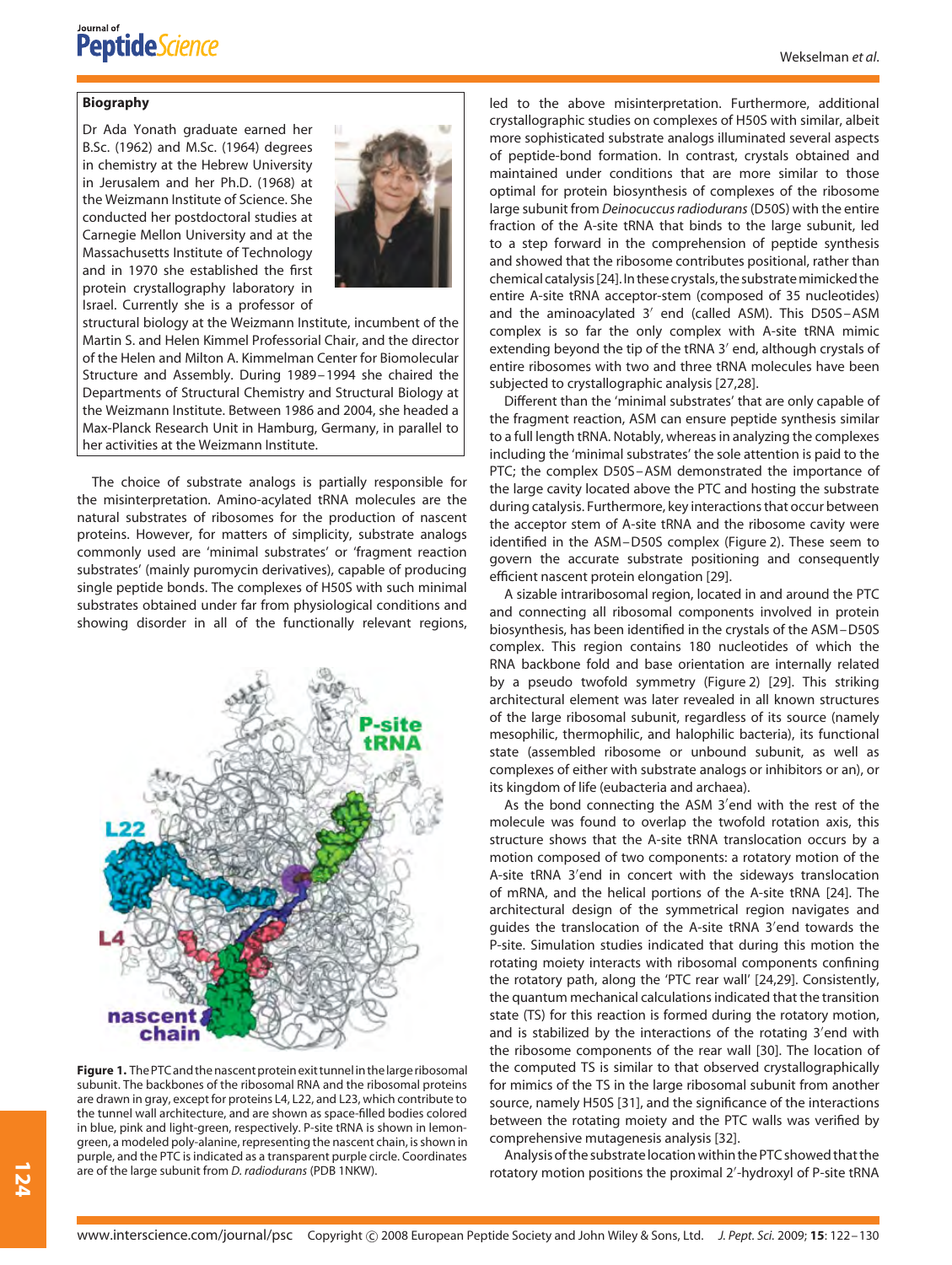

A76 in the same position and orientation found in the crystals of the entire ribosome with mRNA and tRNAs, as determined independently in two laboratories [27,28]. This position allows for chemical catalysis of the peptide bond formation, in accord with the biochemical observations showing a substrate-assisted catalysis of peptide bond formation by full size tRNA [33]. Remarkably, substrate catalysis was not implicated in the crystal structure of the complexes of H50S with 'minimal substrates', in accord with the differences between the formation of the nascent chain by full-size tRNAs and 'minimal substrates' observed by biochemical and kinetics studies, as well as, by mutagenesis [31,33,34].

The current consensus view is that the ribosome supply positional catalysis provides the path along which the translocation from the A- to the P-site occurs and promotes substrate-mediated chemical catalysis. The ability of the symmetrical region to provide all structural elements required for performing polypeptide elongation and the high level of conservation of components of the symmetrical region, which was detected even in mitochondrial ribosomes, in which half the ribosomal RNA is replaced by proteins, suggest that the ribosome evolved by gene fusion or duplication [29].

### **Essential Contributions of Ribosomal Proteins**

As discussed above, although in the late 1980s, the importance of the rRNA became evident, and in the 1990s its dominance in ribosomal functional activity was proven [19], it is clear that

the ribosomal proteins make crucial contributions to selected ribosomal activities. Among these, protein S12 of the small subunit is responsible to a conformational switch in the rRNA during decoding of the mRNA [35] and monitors the accuracy of decoding by the ribosome [36]. Proteins of the large subunit that play an important role in PTC activities are proteins L16 [22,24] and L27 [37], which appears to assists proper substrate positioning, as well as protein L2 [38,39] that has been shown to be required for smooth elongation of the polypeptide chain. In addition, long internal loops or external termini of a few r-proteins (L4, L22, L23, and L29) penetrate the RNA that lines the nascent polypeptides exit tunnel (Figure 1) and seem to be involved in the progression of the nascent chains through it. Among those proteins, L22 is involved in elongation arrest [40] and protein L23 is located so that it can influence the trafficking of the nascent proteins near the tunnel opening [41].

### **The Ribosome Tunnel: from the PTC to the External Cellular Environment**

The exit tunnel is a conserved feature of the large ribosomal subunit that extends from the PTC to the ribosome exterior, for a total length of about 120 Å and of a diameter varying in the range of 10–25 Å. Historically, nascent polypeptide chains were assumed to leave the ribosome while advancing on its surface, although pioneering experiments, performed during the 1960s, showed that the most recent synthesized segments of nascent chains are resistant to proteolytic degradation [42,43].



**Figure 2. T**he PTC pocket and the universal symmetry related region. (A and B) Two views of the pocket, with the tRNA Acceptor stem mimic (ASM) shown in red. (A) Highlights the PTC guanines involved in base pairing with A- and P-site tRNAs (depicted by circles). The two base-pair donors at the P-site (compared to the single donor at the A-site), indicate the reason for the preference of the initial P-site tRNA for binding in the P-site, half of the PTC at the rotated orientation. A-site tRNA as seen in Yusupov *et al*., 2001 (PDB 1GIY) is docked on the right image (B). Color code for both sides is as on the left image (A). (C) Superposition of the backbones of the symmetrical region in all known structures of the large subunit (in each it includes 180 nucleotides).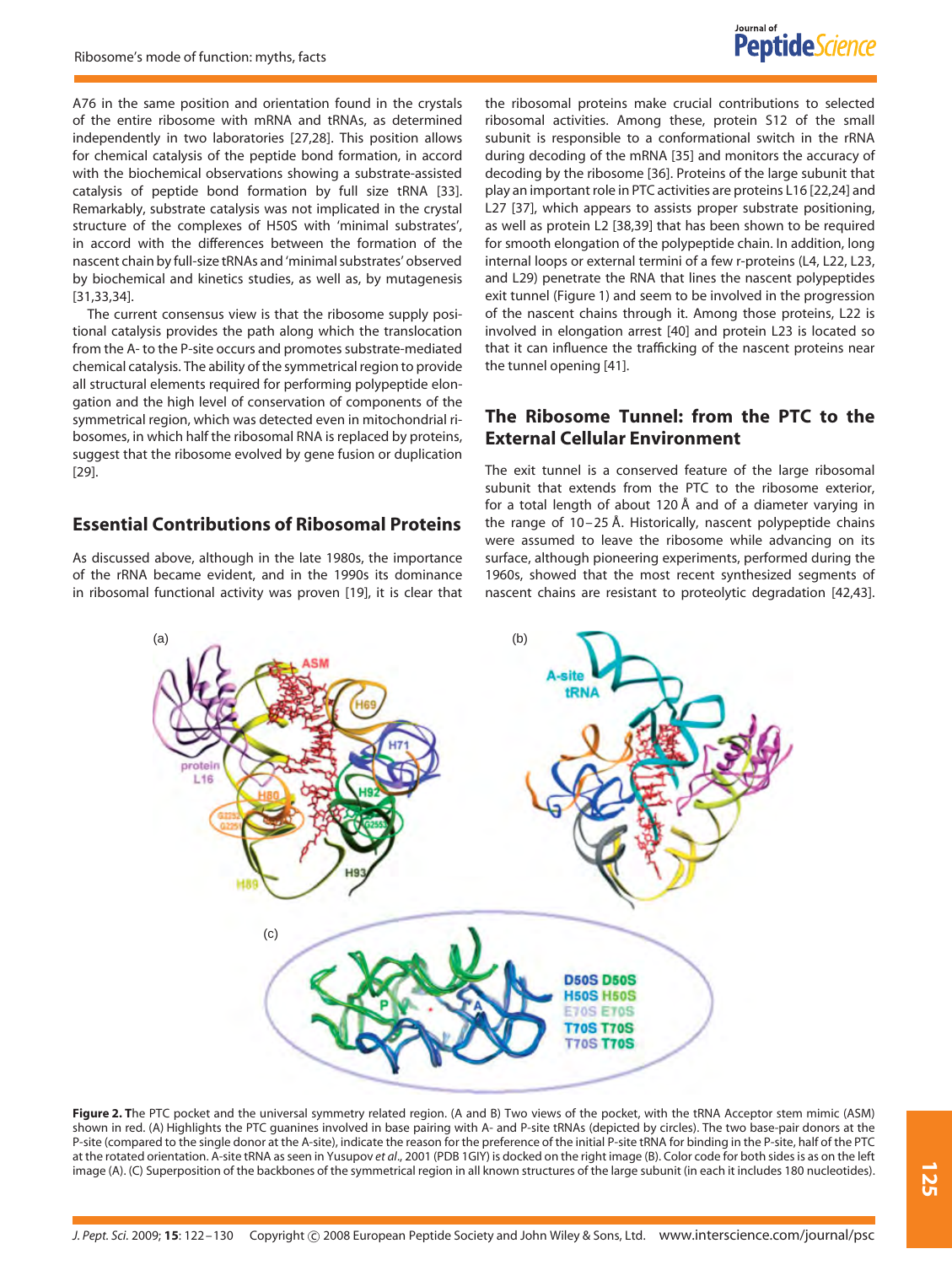Even after an elongated tunnel in the large ribosomal subunit has been visualized in the mid-1980s by a three-dimensional image reconstruction from two-dimensional arrays of the entire ribosomes [44] and of the large subunit [45], these findings were met with skepticism, since even then the common perception was that all proteins are produced as *α*-helices and thus resist degradation even when partially exposed on the ribosome surface [46]. Only after verification, almost a decade later by cryo EM [47,48], the notion that the ribosomes possess a tunnel that can protect emerging nascent chains from degradation became commonly accepted. Nevertheless, even after accepting the existence of the tunnel, its involvement in the passage of the nascent chains and in transmitting information to the cell, as found biochemically [49,50], was hard to comprehend. Hence, when seen at high resolution in the structure of H50S the tunnel was considered as a passive, 'Teflon-like' path [20,21].

Currently, not only is the existence of a protein exit tunnel commonly accepted it is also well established that this tunnel possesses dynamic features [40,51] which enable it to play active roles in the sequence-specific arrest of nascent chains in response to the cellular signals [52,53] and in controlling the operational mode of the translocon at the ER membrane [54]. Fluorescence resonance energy transfer (FRET) measurements [54,55] and computational analyses [56–58] have indicated that some extent of protein folding may happen within the ribosome exit tunnel. In support to these findings, a crevice adjacent to the tunnel wall that can provide space for co-translational transient folding has been identified [59], thus hinting at intratunnel ribosomal chaperon activity. Nevertheless, whether events of cotranslational folding of nascent proteins occur within the ribosome is still under debate. An additional issue to be further investigated is the mode of action of the extended loop of protein L23 that spans the tunnel wall in a fashion allowing for trafficking nascent chains [41,60]. As protein L23 belongs to the small group of ribosomal proteins that display significant evolutionary divergence and this loop is a eubacterial unique feature, higher organisms must possess alternative pathways, which so far have not been identified.

A smooth entrance of nascent proteins into the crowded cellular environment is ensured by molecular chaperones, which support protein proper folding. This is required since nascent chains are exposed to the cellular environment when they reach a length that is not sufficient to allow for proper folding. In eubacteria, trigger factor (TF) is the first chaperone encountered by the emerging polypeptides at the tunnel opening. The various functions of TF are still being explored, as in addition to minimization misfolding and aggregation, it may provide a cradle for the newly born protein [61,62], or provide a sheltered region in which small proteins can obtained their mature fold [63].

TF binds to the ribosome via a few contacts with rRNA and the external globular domains of ribosomal proteins L23 and L29. A comparison of the crystal structures of free TF from *Escherichia coli* [61] with the structure of the binding domain of TF from its homologue *D. radiodurans* bound to the 50S subunit of *D. radiodurans* has shown that TF undergoes conformational rearrangements once bound to the ribosome [41,64]. Notably, these rearrangements expose a sizable hydrophobic region, which confer TF the ability to mask hydrophobic patches occurring on non–fully synthesized proteins, thus stabilizing their temporary conformations. Consistently, FRET studies have shown that the TF bound to the translating ribosomes interacts with nascent chains containing exposed hydrophobic segments after its chemical activation [65], which can be described as the exposure of its hydrophobic regions by conformational rearrangement [66]. Gradual burial of the hydrophobic regions may be accompanied by TF release.

#### **Ribosome Inactivation by Antibiotics**

Ribosomes are the target of many clinically relevant antibiotics. As no structural information is available for the ribosomes of pathogenic organisms, crystallizable eubacterial ribosomes, proved to provide suitable models for understanding the mode of action of various antibiotics, are the only sources for structural information of antibiotics binding. As a rule of thumb, all major sites of antibiotic binding are within functional regions of the ribosome. In the large ribosomal subunit, these are the PTC (e.g. chloramphenicol, clindamycin, pleuromutilins, streptogramin $_A$ , and oxazolidinones), the ribosome exit tunnel (e.g. macrolides) and the base of the L7/L12 stalk (e.g. thiostrepton, evernimicin).

Antibiotics targeting the PTC [20,24,67–75] hamper either the binding of A-site tRNA or interfere with the formation of the peptide bond. Chloramphenicol blocks only the A site, whereas clindamycin, tiamulin, and streptogramin A bind to both the A and the P sites. Notably, most of these drugs are rather selective despite the high conservation of the PTC. Pleuromutilin and its various derivatives are of great interest for their clinical relevance, as well as for their action mechanism, which demonstrates how selectivity (and resistance) can be acquired despite almost full conservation [70,71]. These drugs have been shown to bind through an induced-fit mechanism that exploits the flexibility of two specific nucleotides, U2585 and U2506, to tighten the antibiotic binding (Figure 3) accompanied by the creation of a network of contacts that involve remote nucleotides, which are less conserved, hence allow for drug selectivity [71].

A different mechanism of action is displayed by the exit tunnel targeting antibiotics, which block the ribosome exit tunnel at a specific latitude and hamper the nascent chain progression. Macrolides are typical exit tunnel targeting antibiotics. They share common chemical characteristics, as they are composed of a derivatized macrolactone ring. The first widely used macrolide drug was erythromycin, a 14-member lactone ring, derivatized with a desosamine and cladinose sugar (Figure 4). All currently available crystal structures of complexes of macrolides and their advanced derivatives with large ribosomal subunits [40,59,67,76–82] show that most of the interactions of macrolides with the ribosome exit tunnel involve the main constituents of the macrolide-binding pocket, nucleotides A2058–A2059, which reside on one side of the tunnel wall, and provide the major elements allowing for drug selectivity (see below) and drug resistance. Erythromycin resistance can be acquired also by mutations in protein L22 tip, as well as in protein L4 that forms, together with L22, a constricted region of the tunnel, and can meet it in its swung conformation (Figure 4). As neither of these proteins interacts directly with the bound drug, it is conceivable that in addition to the change of the protein conformation [83], these mutations may trigger alterations in the structure of the tunnel walls. Indeed, preliminary results of high-resolution structural studies verified previous biochemical [84] and electron microscopical [51] findings, indicating such alterations.

Among exit tunnel targeting drugs, a peculiar inhibitory mechanism has been observed in the crystal structure of D50S complex with the macrolide troleandomycin (TAO). This structure evidenced a novel mechanism where an exit tunnel blockage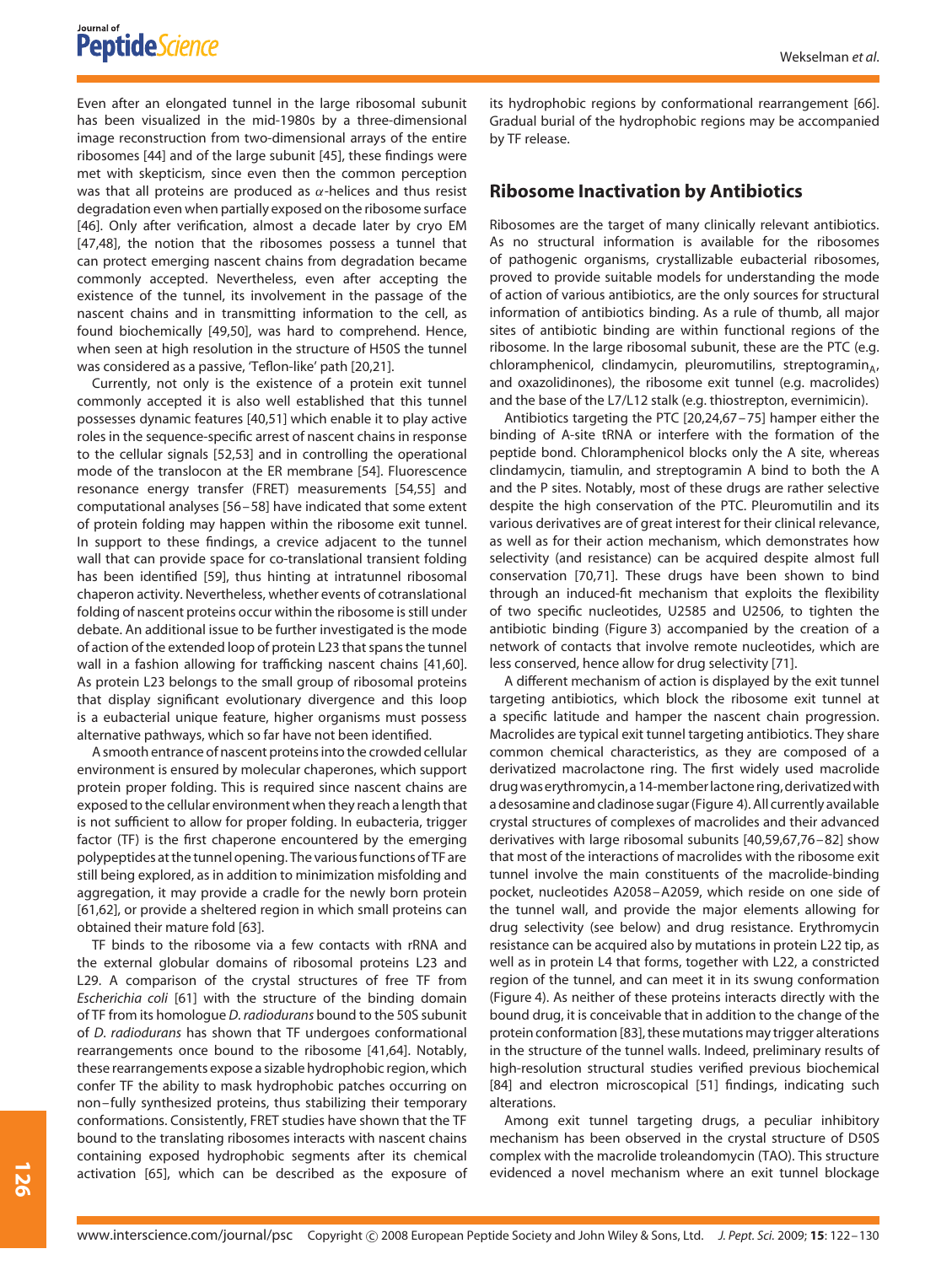

**Figure 3.** Induced fit and remote interactions in pleuromutilins binding. Remarkable conformational reorganization observed for nucleotides U2506 and U2585. U2506 is tilted toward the pleuromutilins tricyclic cores and thus tightens up the binding pocket on the bound drugs, while U2585 is shifted away from all C14 extensions for avoiding hindrances. Pleuromutilins antibiotics SB-571519 (PDB 2OGM), SB-280080 (PDB 2OGN), and retapamulin (PDB 2OGO) are shown in red, pink, and yellow, respectively. Nucleotides of the unbound large subunit, D50S (PDB 1NKW), are in black and their positions observed in the presence of the antibiotics are in blue, cyan, and orange, respectively.

is achieved by novel interactions with the macrolide binding pocket alongside conformational changes in the protein L22, whose *β*-hairpin tip is swung across the tunnel (Figure 4). In its swung conformation, the L22 *β*-hairpin tip gates the tunnel [40]. TAO's interactions with nucleotides of the tunnel wall across the macrolide binding pocket are correlated with mutations bypassing tunnel arrest [52], hence providing the structural basis for conformational dynamics of the tunnel and validating tunnel discrimination properties, obtained biochemically [52,53]. These results have been successively corroborated by the studies of drugdependent ribosome stalling during translation, which identified the *β*-loop of L22 as a major molecular player involved in a translation arrest [85] and by mutagenesis studies indicating that in addition to protein L22, protein L4 is also involved in the translational arrest [86].

Ketolides are derivatives of macrolides with an alkyl–aryl or quinollyallyl arm bound to the macrolactone ring and a keto group replacing the cladinose sugar at its C3 position. These chemical modifications have proved to confer a stronger binding. Indeed, biochemical and crystallographic studies [82,87] have shown that they bind to both the sides of the tunnel and that this binding mode exploits an extensive and precise network of interactions [88], at both sides of the tunnel, and therefore can bind to macrolide resistant bacterial strains.

## **To BE or Not to BE a Pathogen Model**

The crystal structures of either of the ribosomal subunits in complex with antibiotics have provided a plethora of information on antibiotic inhibitory mechanisms. Additionally, by revealing the structural factors that discriminate between the ribosomes from eubacteria and those of an archaeon representing eukaryotes,

these structures illuminated basic issues in antibiotics susceptibility, specificity, selectivity, and toxicity [1,75,80,89]. As an example, the key nucleotide in position 2058, which is crucial for macrolides binding, plays a major role in macrolide selectivity. In eubacteria, namely in all pathogens, it is an adenine, whereas in eukaryotes and in the archaeon *H. marismortui*, it is a guanine, thus requiring a large drug excess for facilitating some macrolide binding [76]. As this nucleotide is also involved in most macrolides resistance mechanism, advanced compounds that can bind to resistant stains (e.g. with A2058G mutation or A2058 methylamine) were designed. An example is azithromycin that was designed for increased flexibility by an addition of a member to the macrolactone ring (15 rather than 14 members). Indeed, this modification facilitated the binding of the drug also to the ribosomes from the archaeon*H.marismortui* [76], albeit without inhibitory action, since its mode of binding is different from that observed for eubacteria [81]. Thus, azithromycin binding to H50S blocks only a small part of the tunnel, whereas in D50S the binding yields an effective blockage of the exit tunnel [70,80].

Consistently, G2058A mutation in ribosomes of *H. marismortui* [77], aimed at mimicking the binding properties of eukaryotic ribosome, led to macrolide and ketolides binding to H50S at clinically relevant concentrations. However, careful comparisons between the antibiotic-binding sites in ribosomes from the eubacterium *D. Radiodurans* and those from the archaeon *H. marismortui* highlighted a neat distinction in the nucleotide sequence and orientation, leading to substantial differences in macrolide binding modes [2,75,80]. Hence, it was concluded that although A2058 is the main macrolide binding 'anchor', it is not the sole nucleotide determining drug positioning and, therefore, effectiveness. In support of these conclusions is the study showing that mutagenesis from guanine to adenine in the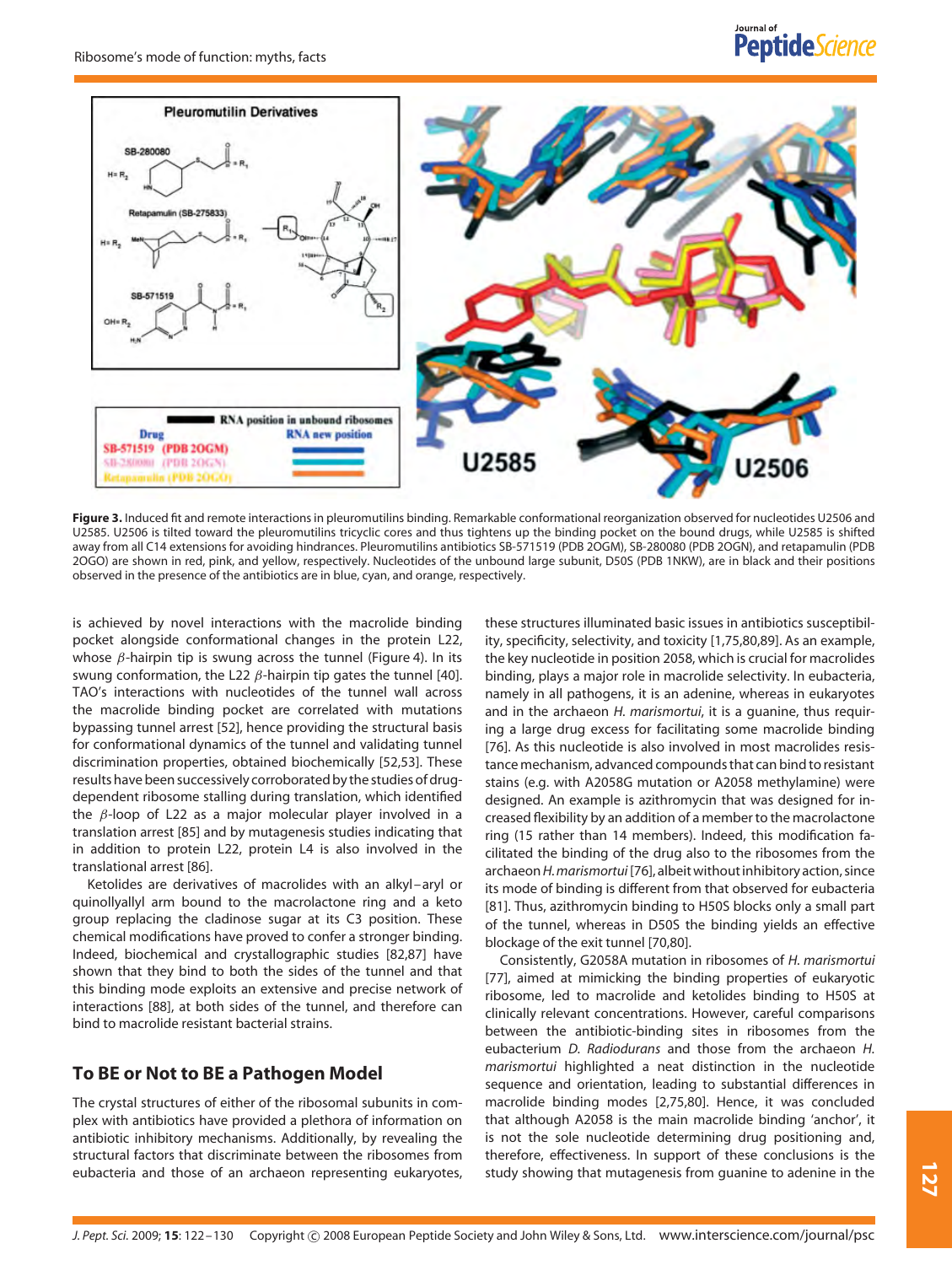# Journal of<br>**PeptideScience**





**Figure 4.** The location of the macrolide troleandomycin (TAO) in the ribosome exit tunnel. The tunnel is represented by the backbone of its RNA, shown as gray ribbons. (A) TAO binding to the ribosome exit tunnel triggers a motion of the tip of the *β*-hairpin of protein L22 from its native conformation (cyan), lining the tunnel wall, to the other side of the tunnel (purple). (B) In its swung conformation, L22 occludes the tunnel and forms interactions with the RNA components of the tunnel wall, as well as with ribosomal protein L4 (red). Insert: the chemical structures of erythromycin and troleandomycin. In Erythromycin, the depicted OH moieties are those involved in interactions with the binding pocket.

yeast *Saccharomyces cerevisiae* rRNA at the position equivalent to *E. coli* A2058, allows erythromycin binding but does not confer erythromycin sensitivity [90].

## **Conclusions**

The intricate ribosomal architecture positions its substrates in an orientation that promotes peptide bond formation and provides the machinery required for enabling the reiteration of this reaction, which results in amino acid polymerization. The current consensus is that the ribosome contributes positional catalysis to peptidebond formation and provides the path along which A-to-P-site translocation occurs, whereas chemical catalysis is provided by the proximal 2 -hydroxyl of P-site tRNA A76. Although several structural and biochemical studies have been so far carried out, a rational view of the protein manufacture process and its regulation in cells is still to come. The picture that emerges from the available studies is that the ribosome is a stunning autonomous machinery with outstanding sensory elements. Indeed, not only ribosomes synthesize proteins in a cell-free environment but they also autocontrol and adjust the rate of polypeptide synthesis to the specific expression requirements [85,91].

#### **Acknowledgements**

Support was provided (to RB) by the MIUR (FIRB-Contract number RBRN07BMCT) and (to AY) by the US National Inst. of Health (GM34360), and the Kimmelman Center for Macromolecular Assemblies. Thanks are due to all former members of the ribosome group at the Weizmann Institute for their scientific contributions and constant interest. Particular thanks are due to Shoshana Tel-Or, Dina Levy, Miriam Laschever, Moshe Peretz, Yaakov Halfon, Ofir Falk-Sade, Giosue Sorrentino and Maurizio Amendola for their ` technical assistance. CD is supported by the Adams Fellowship Program of the Israel Academy of Sciences and Humanities and AY holds the Martin and Helen Kimmel Professorial Chair.

#### **References**

.

- 1. Bashan A, Yonath A. Correlating ribosome function with highresolution structures. *Trends. Microbiol.* 2008; **9**: 326–335.
- 2. Youngman EM, McDonald ME, Green R. Peptide release on the ribosome: Mechanism and implications for translational control. *Annu. Rev. Microbiol.* 2008; **62**: 353–363.
- 3. Yonath A, Muessig J, Tesche B, Lorenz S, Erdmann VA, Wittmann HG. Crystallization of the large ribosomal subunit from b. Stearothermophilus. *Biochem. Int.* 1980; **1**: 315–428.
- 4. Auerbach-Nevo T, Zarivach R, Peretz M, Yonath A. Reproducible growth of well diffracting ribosomal crystals. *Acta Crystallogr. D Biol. Crystallogr.* 2005; **61**: 713–719.
- 5. Hope H, Frolow F, von Bohlen K, Makowski I, Kratky C, Halfon Y, Danz H, Webster P, Bartels KS, Wittmann HG, Yonath A. Cryocrystallography of ribosomal particles. *Acta Crystallogr., Sect. B* 1989; **45**: 190–199.
- 6. Thygesen J, Weinstein S, Franceschi F, Yonath A. The suitability of multi-metal clusters for phasing in crystallography of large macromolecular assemblies. *Structure* 1996; **4**: 513–518.
- 7. Schluenzen F, Tocilj A, Zarivach R, Harms J, Gluehmann M, Janell D, Bashan A, Bartels H, Agmon I, Franceschi F, Yonath A. Structure of functionally activated small ribosomal subunit at 3.3 angstroms resolution. *Cell* 2000; **102**: 615–623.
- 8. Gluehmann M, Zarivach R, Bashan A, Harms J, Schluenzen F, Bartels H, Agmon J, Rosenblum G, Pioletti M, Auerbach T, Avila H, Hansen HA, Franceschi F, Yonath A. Ribosomal crystallography: From poorly diffracting microcrystals to high-resolution structures. *Methods* 2001; **25**: 292–302.
- 9. Pioletti M, Schluenzen F, Harms J, Zarivach R, Gluehmann M, Avila H, Bashan A, Bartels H, Auerbach T, Jacobi C, Hartsch T, Yonath A, Franceschi F. Crystal structures of complexes of the small ribosomal subunit with tetracycline, edeine and if3. *EMBO J.* 2001; **20**: 1829–1839.
- 10. Frank J, Penczek P, Agrawal RK, Grassucci RA, Heagle AB. Threedimensional cryoelectron microscopy of ribosomes. *Methods Enzymol.* 2000; **317**: 276–291.
- 11. Agrawal RK, Heagle AB, Penczek P, Grassucci RA, Frank J. Ef-gdependent gtp hydrolysis induces translocation accompanied by large conformational changes in the 70s ribosome. *Nat. Struct. Biol.* 1999; **6**: 643–647.
- 12. Gao H, Sengupta J, Valle M, Korostelev A, Eswar N, Stagg SM, Van Roey P, Agrawal RK, Harvey SC, Sali A, Chapman MS, Frank J. Study of the structural dynamics of the e. Coli 70s ribosome using realspace refinement. *Cell* 2003; **113**: 789–801.
- 13. Stark H, Rodnina MV, Wieden HJ, van Heel M, Wintermeyer W. Large-scale movement of elongation factor g and extensive conformational change of the ribosome during translocation. *Cell* 2000; **100**: 301–309.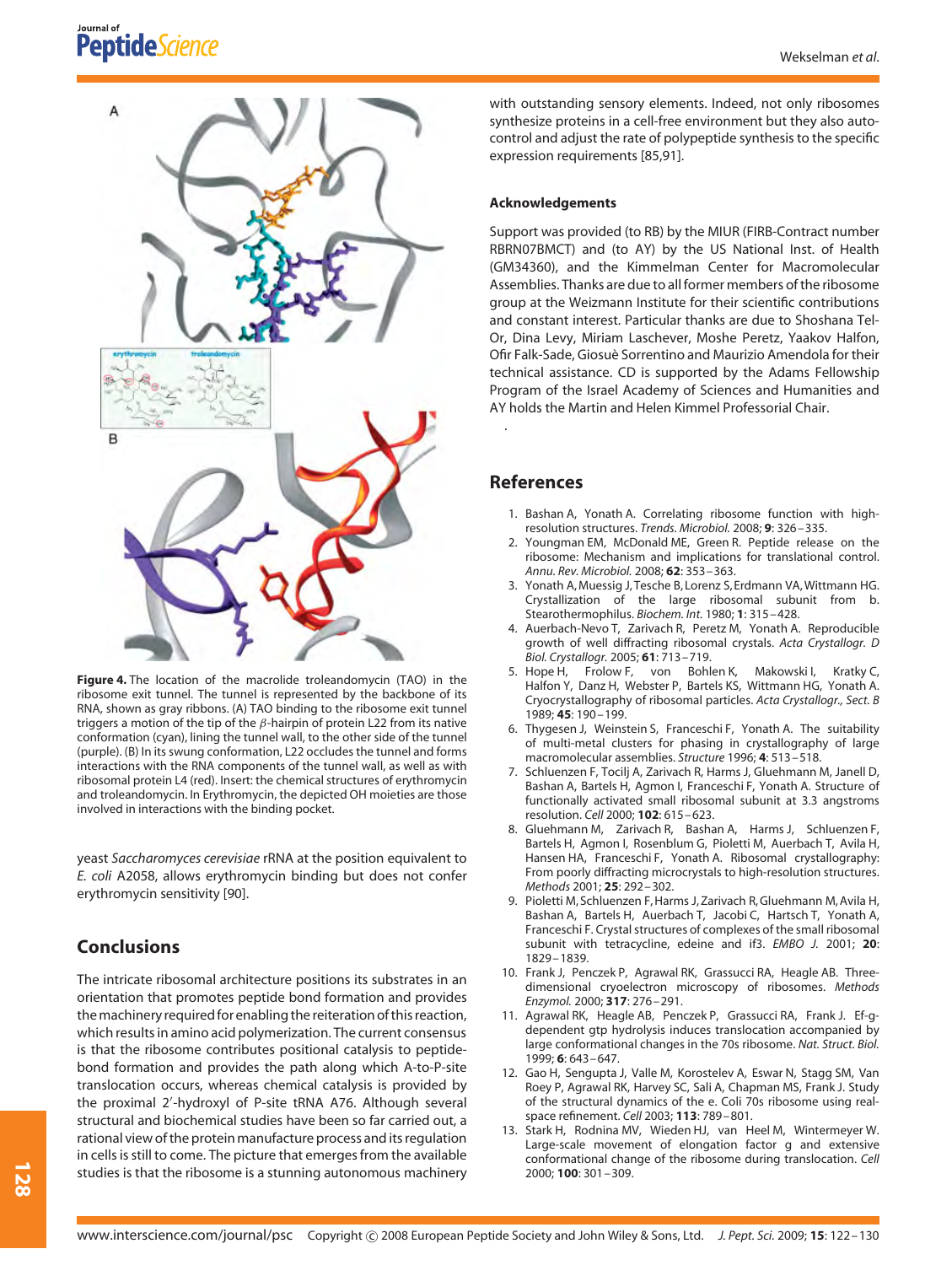- 14. Palade GE. A small particulate component of the cytoplasm. *J. Biophys. Biochem. Cytol.* 1955; **1**: 59–68.
- 15. Watson JD. Involvement of RNA in the synthesis of proteins. *Science* 1963; **140**: 17–26.
- 16. Garrett RA, Wittmann HG. Structure of bacterial ribosomes. *Adv. Protein Chem.* 1973; **27**: 277–347.
- 17. Garrett RA, Wittmann HG. Structure and function of the ribosome. *Endeavour* 1973; **32**: 8–14.
- 18. Noller HF. Structure of ribosomal RNA. *Annu. Rev. Biochem.* 1984; **53**: 119–162.
- 19. Noller HF, Hoffarth V, Zimniak L. Unusual resistance of peptidyl transferase to protein extraction procedures. *Science* 1992; **256**: 1416–1419.
- 20. Ban N, Nissen P, Hansen J, Moore PB, Steitz TA. The complete atomic structure of the large ribosomal subunit at 2.4 a resolution. *Science* 2000; **289**: 905–920.
- 21. Nissen P, Hansen J, Ban N, Moore PB, Steitz TA. The structural basis of ribosome activity in peptide bond synthesis. *Science* 2000; **289**: 920–930.
- 22. Harms J, Schluenzen F, Zarivach R, Bashan A, Gat S, Agmon I, Bartels H, Franceschi F, Yonath A. High resolution structure of the large ribosomal subunit from a mesophilic eubacterium. *Cell* 2001; **107**: 679–688.
- 23. Yusupov MM, Yusupova GZ, Baucom A, Lieberman K, Earnest TN, Cate JH, Noller HF. Crystal structure of the ribosome at 5.5 a resolution. *Science* 2001; **292**: 883–896.
- 24. Bashan A, Agmon I, Zarivach R, Schluenzen F, Harms J, Berisio R, Bartels H, Franceschi F, Auerbach T, Hansen HAS, Kossoy E, Kessler M, Yonath A. Structural basis of the ribosomal machinery for peptide bond formation, translocation, and nascent chain progression. *Mol. Cells* 2003; **11**: 91–102.
- 25. Xiong L, Polacek N, Sander P, Bottger EC, Mankin A. PKA of adenine 2451 in the ribosomal peptidyl transferase center remains elusive. *RNA* 2001; **7**: 1365–1369.
- 26. Bayfield MA, Dahlberg AE, Schulmeister U, Dorner S, Barta A. A conformational change in the ribosomal peptidyl transferase center upon active/inactive transition. *Proc. Natl. Acad. Sci. U.S.A.* 2001; **98**: 10096–10101.
- 27. Korostelev A, Trakhanov S, Laurberg M, Noller HF. Crystal structure of a 70s ribosome-tRNA complex reveals functional interactions and rearrangements. *Cell* 2006; **126**: 1065–1077.
- 28. Selmer M, Dunham CM, Murphy FV Iv, Weixlbaumer A, Petry S, Kelley AC, Weir JR, Ramakrishnan V. Structure of the 70s ribosome complexed with MRNA and tRNA. *Science* 2006; **313**: 1935–1942.
- 29. Agmon I, Bashan A, Zarivach R, Yonath A. Symmetry at the active site of the ribosome: Structural and functional implications. *Biol. Chem.* 2005; **386**: 833–844.
- 30. Gindulyte A, Bashan A, Agmon I, Massa L, Yonath A, Karle J. The transition state for formation of the peptide bond in the ribosome. *Proc. Natl. Acad. Sci. U.S.A.* 2006; **103**: 13327–13332.
- 31. Weinger JS, Strobel SA. Exploring the mechanism of protein synthesis with modified substrates and novel intermediate mimics. *Blood Cells Mol. Dis.* 2007; **38**: 110–116.
- 32. Sato NS, Hirabayashi N, Agmon I, Yonath A, Suzuki T. Comprehensive genetic selection revealed essential bases in the peptidyltransferase center. *Proc. Natl. Acad. Sci. U.S.A.* 2006; **103**: 15386–15391.
- 33. Weinger JS, Parnell KM, Dorner S, Green R, Strobel SA. Substrateassisted catalysis of peptide bond formation by the ribosome. *Nat. Struct. Mol. Biol.* 2004; **11**: 1101–1106.
- 34. Youngman EM, Brunelle JL, Kochaniak AB, Green R. The active site of the ribosome is composed of two layers of conserved nucleotides with distinct roles in peptide bond formation and peptide release. *Cell* 2004; **117**: 589–599.
- 35. Lodmell JS, Dahlberg AE. A conformational switch in escherichia coli 16s ribosomal RNA during decoding of messenger RNA. *Science* 1997; **277**: 1262–1267.
- 36. Sharma D, Cukras AR, Rogers EJ, Southworth DR, Green R. Mutational analysis of s12 protein and implications for the accuracy of decoding by the ribosome. *J. Mol. Biol.* 2007; **374**: 1065–1076.
- 37. Maguire BA, Beniaminov AD, Ramu H, Mankin AS, Zimmermann RA. A protein component at the heart of an RNA machine: The importance of protein l27 for the function of the bacterial ribosome. *Mol. Cells* 2005; **20**: 427–435.
- 38. Cooperman BS, Wooten T, Romero DP, Traut RR. Histidine 229 in protein l2 is apparently essential for 50s peptidyl transferase activity. *Biochem. Cell Biol.* 1995; **73**: 1087–1094.
- 39. Diedrich G, Spahn CM, Stelzl U, Schafer MA, Wooten T, Bochkariov DE, Cooperman BS, Traut RR, Nierhaus KH. Ribosomal protein l2 is involved in the association of the ribosomal subunits, tRNA binding to a and p sites and peptidyl transfer. *EMBO J.* 2000; **19**: 5241–5250.
- 40. Berisio R, Schluenzen F, Harms J, Bashan A, Auerbach T, Baram D, Yonath A. Structural insight into the role of the ribosomal tunnel in cellular regulation. *Nat. Struct. Biol.* 2003; **10**: 366–370.
- 41. Baram D, Pyetan E, Sittner A, Auerbach-Nevo T, Bashan A, Yonath A. Structure of trigger factor binding domain in biologically homologous complex with eubacterial ribosome reveals its chaperone action. *Proc. Natl. Acad. Sci. U.S.A.* 2005; **102**: 12017–12022.
- 42. Malkin LI, Rich A. Partial resistance of nascent polypeptide chains to proteolytic digestion due to ribosomal shielding. *J. Mol. Biol.* 1967; **26**: 329–346.
- 43. Sabatini DD, Blobel G. Controlled proteolysis of nascent polypeptides in rat liver cell fractions. Ii. Location of the polypeptides in rough microsomes. *J. Cell Biol.* 1970; **45**: 146–157.
- 44. Milligan RA, Unwin PN. Location of exit channel for nascent protein in 80s ribosome. *Nature* 1986; **319**: 693–695.
- 45. Yonath A, Leonard KR, Wittmann HG. A tunnel in the large ribosomal subunit revealed by three-dimensional image reconstruction. *Science* 1987; **236**: 813–816.
- 46. Ryabova LA, Selivanova OM, Baranov VI, Vasiliev VD, Spirin AS. Does the channel for nascent peptide exist inside the ribosome? Immune electron microscopy study. *FEBS Lett.* 1988; **226**: 255–260.
- 47. Frank J, Zhu J, Penczek P, Li Y, Srivastava S, Verschoor A, Radermacher M, Grassucci R, Lata RK, Agrawal RK. A model of protein synthesis based on cryo-electron microscopy of the e. Coli ribosome. *Nature* 1995; **376**: 441–444.
- 48. Stark H, Mueller F, Orlova EV, Schatz M, Dube P, Erdemir T, Zemlin F, Brimacombe R, van Heel M. The 70s escherichia coli ribosome at 23 a resolution: Fitting the ribosomal RNA. *Structure* 1995; **3**: 815–821.
- 49. Crowley KS, Reinhart GD, Johnson AE. The signal sequence moves through a ribosomal tunnel into a noncytoplasmic aqueous environment at the er membrane early in translocation. *Cell* 1993; **73**: 1101–1115.
- 50. Walter P, Johnson AE. Signal sequence recognition and protein targeting to the endoplasmic reticulum membrane. *Annu. Rev. Cell Biol.* 1994; **10**: 87–119.
- 51. Gabashvili IS, Gregory ST, Valle M, Grassucci R, Worbs M, Wahl MC, Dahlberg AE, Frank J. The polypeptide tunnel system in the ribosome and its gating in erythromycin resistance mutants of l4 and l22. *Mol. Cells* 2001; **8**: 181–188.
- 52. Nakatogawa H, Ito K. The ribosomal exit tunnel functions as a discriminating gate. *Cell* 2002; **108**: 629–636.
- 53. Gong F, Yanofsky C. Instruction of translating ribosome by nascent peptide. *Science* 2002; **297**: 1864–1867.
- 54. Woolhead CA, McCormick PJ, Johnson AE. Nascent membrane and secretory proteins differ in fret-detected folding far inside the ribosome and in their exposure to ribosomal proteins. *Cell* 2004; **116**: 725–736.
- 55. Johnson AE. Functional ramifications of fret-detected nascent chain folding far inside the membrane-bound ribosome. *Biochem. Soc. Trans.* 2004; **32**: 668–672.
- 56. Deane CM, Dong M, Huard FP, Lance BK, Wood GR. Cotranslational protein folding–fact or fiction? *Bioinformatics* 2007; **23**: i142–i148.
- 57. Ziv G, Haran G, Thirumalai D. Ribosome exit tunnel can entropically stabilize *α*-helices. *Proc. Natl. Acad. Sci. U.S.A.* 2005; **102**: 18956–18961.
- 58. Nagano K, Takagi H, Harel M. The side-by-side model of two tRNA molecules allowing the alpha-helical conformation of the nascent polypeptide during the ribosomal transpeptidation. *Biochimie* 1991; **73**: 947–960.
- 59. Amit M, Berisio R, Baram D, Harms J, Bashan A, Yonath A. A crevice adioining the ribosome tunnel: Hints for cotranslational folding. *FEBS Lett.* 2005; **579**: 3207–3213.
- 60. Baram D, Yonath A. From peptide-bond formation to cotranslational folding: Dynamic, regulatory and evolutionary aspects. *FEBS Lett.* 2005; **579**: 948–954.